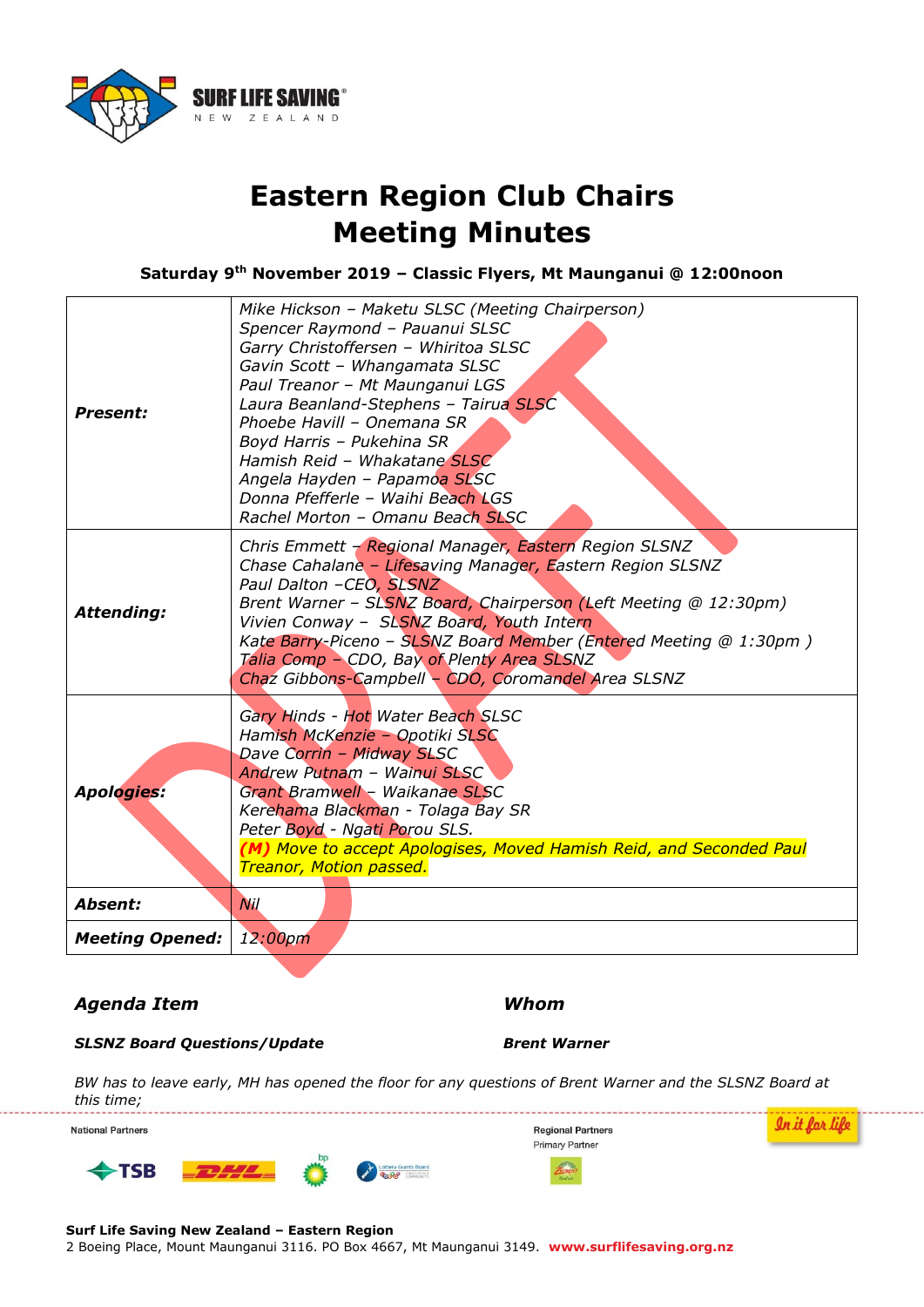### *Question Boyd Harris*

*Asked about Junior Surf, at the AGM there was talk about having this as its own pillar/subcommittee advisory group, BW advised that it has been added to the action points. BW advised to send in feedback.*

*General discussion had about the makeup of the Advisory Committee structures and how they feed information up and down the chain.* 

## *Question Paul Treanor*

*The National Sport Committee doesn't meet face to face enough and are not getting things done. Brent Warner addressed a few points;*

*a. Very rarely are decisions made contra to the advice of the advisory committees.*

*b. The chairs of these advisory committees are volunteers and chose the frequency of the meetings.*

# *Question Angela Hayden*

*Papamoa are struggling to hire a coach, the pathway framework for coach development just isn't there. Coaching needs to be a pathway for our members. PT suggested some more collaborative approach to Coaching, what are all the options? Paul Dalton talked on the work the Sport Committee is doing around the sport strategy. AH said that Papamoa are developing some resources that they will be willing to share.*

*Staffing numbers to date, there are more National Staff than Regional Delivery Staff, there are been a large*  increase in National Staff which effects the culture within the clubs. BW spoke about the hard times that we *have come out of and the increased growth we are now in, we are preparing for the future, what do we need in 3-5 years' time? The delivery model will be a lot different as we move forward. As we work a lot more with other agencies we have to prepare ourselves.* 

*CE spoke about the Eastern Region and the growth that we are experiencing, our how the delivery model has changed to meet that growth. DP wanted to note the support from Eastern Region has been really great and is appreciated.* 

# *Question Boyd Harris*

*Asked about progress of the POM review group, what is happening with that? Paul Dalton advised that we are working on having a new POM for next season. CC spoke about the Terms of Reference.*

*(AP) PD will find out where the project is at and provide an update to chairs.*

*Asked about a National/Regional Award for a Patrol Support person, the National Awards and Honours Committee need to put some framework together but might not be ready for next season.*

*Brent Warner Left the Meeting @ 12:30pm*

## *1. Welcome Mike Hickson*

*MH again thanked everyone for attending, welcome to our new chairs here today, introduced himself and passed around the room for introductions.*

*2. Previous Meeting Minutes Ratification Mike Hickson*

*(M) Move that the minutes are a true and accurate record, Moved Mike Hickson, and Seconded Donna Pfefferle, Motion Passed.*

*3. Previous Meeting Action Point Register Chris Emmett*

*Question Spencer Raymond*

## *Question Garry Christoffersen*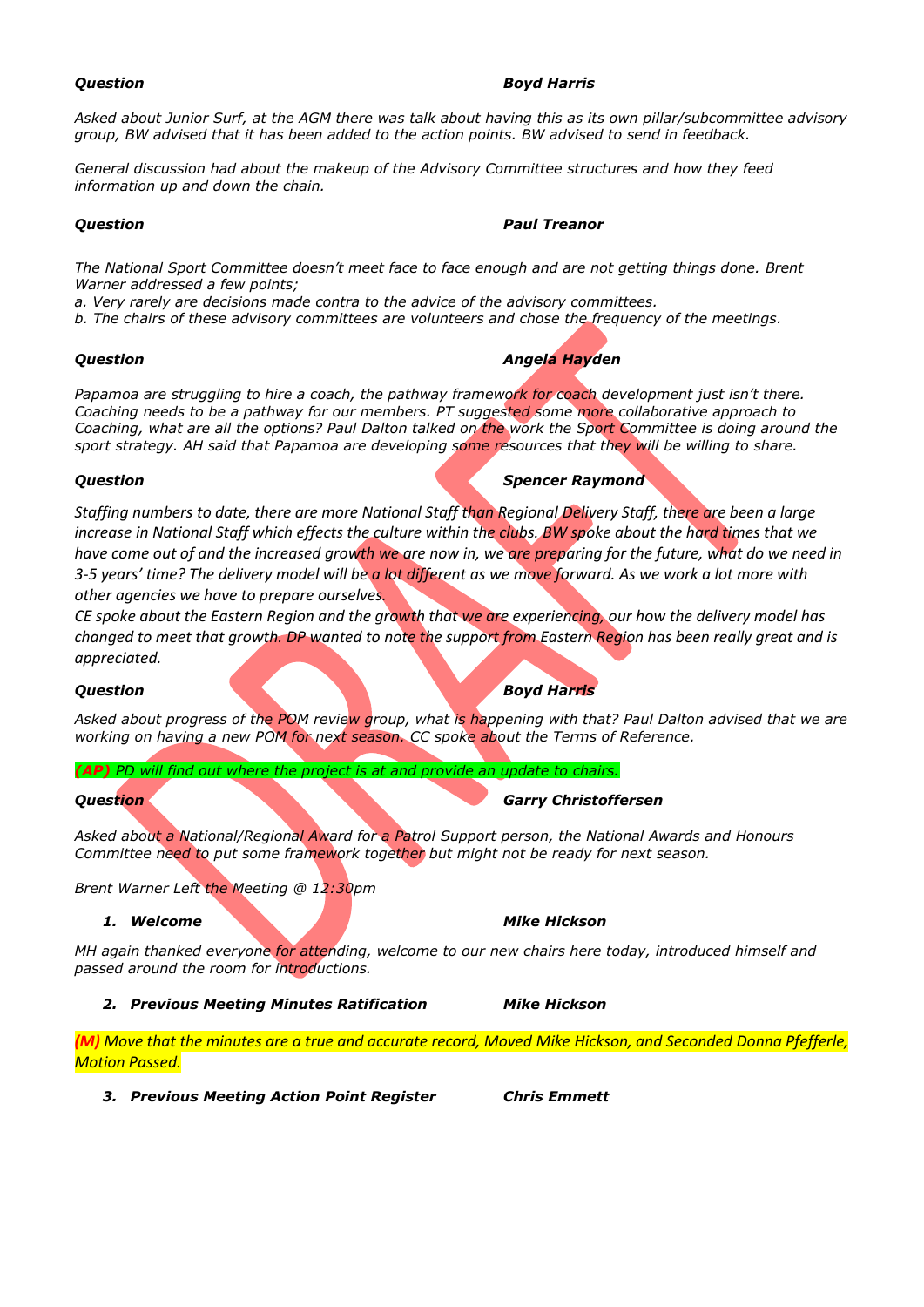- *a. ER Radio Network Operational Capability – See attached Project Briefing Paper and Chase Cahalane will present to this paper.*
- *b. BAP Process – Paul Treanor appointed for another term.*
- *c. Surfers Rescue – Pilot programme is happening out of Wainui SLSC.*
- *d. Contract Lifeguard Model – this has been reviewed for Waikanae Beach at the request of the Waikanae Chairperson, we will be sticking with the current model for H & S reasons and we need secondary capability to run and IRB of out of the Waikanae venue.*
- *e. Voice of the Participant - Data has been distributed to the Tairāwhiti Clubs.*
- *f. Lifesaving Financial Models – this is a big piece of work that will come off the back of the Costal Risk Assessments. Some changes at some venues are already starting to occur but the work in this area will be ongoing for the next 8 months.*

## *4. Call for General Business Items Mike Hickson*

*Items added to General Business:*

- *a. Member Welfare Pilot Programme – Garry Christopherson*
- *b. Telecommunications Towers – Spencer Raymond*
- *c. Meeting Attendance Value – Paul Treanor*

# *5. SLSNZ Matters/Update Paul Dalton*

- *Club Support Agreements detailing Lotteries Grant Funding and Insurance coming out soon. If it hasn't arrived in the next week to get in touch, we need the signed version back by the 29 th Nov.*
- *Lotteries funding has dropped this year, down 300k, we have gone back to our normal level of NZLGB funding, and we have been able to maintain the insurance funding which will be detailed in the letter.*
- *Government Funding Update – we are in the mix for the next budget (May next year) papers are being submitted. All positive!*
- *RWC Policy has been out for consultation, feedback has now closed. Final bit of work around the application forms and specification docs should be out by the end of the month.*
- *Sport Memo went out yesterday about competition age group changes.*

*Kate Barry-Piceno entered the meeting @ 1:15pm Rachel Morton entered the meeting @ 1:20pm*

*6. Eastern Region Update/Strategic Priorities Chris Emmett*

 *Zespri are back on board for another 3 years! Similar to the last three years, there is some discussion about the continued support that they are offering around their community investment strategy. DP asked are we doing enough for Zespri in terms of promotion? CE advised that we are doing a lot of great work! There is some media stuff in the pipeline. Even some Zespri Staff are getting their lifeguard award.* 

- *Bay Trust Application was successful for the Bay of Plenty Area.*
- *Regional Council Funding has stalled until the next round of LTP submissions.*
- *Funding Focus – Chris has been out and about to the strategic funder meetings, they are changing to more wellbeing targets, little emphasis on water safety, we need clubs to get out to these meetings and represent SLSNZ. GC asked if SLSNZ have any shared messages that we can put out there to these funders? CE said that we don't currently have anything,*

*(AP) CE to come up with some key messages that the clubs can use when applying for grants/funding. So that we are all singing from the same song sheet. PT advised that having a personal relationship with the funders is really key in getting funding.*

*PT asked the other chairs where their clubs sit with regards to the council funding, Western Bay District Council sit in the Community Service Pillar, the three bay clubs in Tauranga sit under sport and rec. Discussions had about how clubs can be more collaborative with regards to obtaining funding for our core service which is lifesaving. Could the Eastern Region Clubs not pull together to have one person or company do all the clubs accounts, or do all the club registrations? DP wants some support from SLSNZ – Rajal to help tell our story.*

*(AP) to come up with a project brief to look at clubs and how we can find some communalities in expenses like Power or auditing for example, then we could work together to tackle those costs as one entity rather than 19 separate clubs.*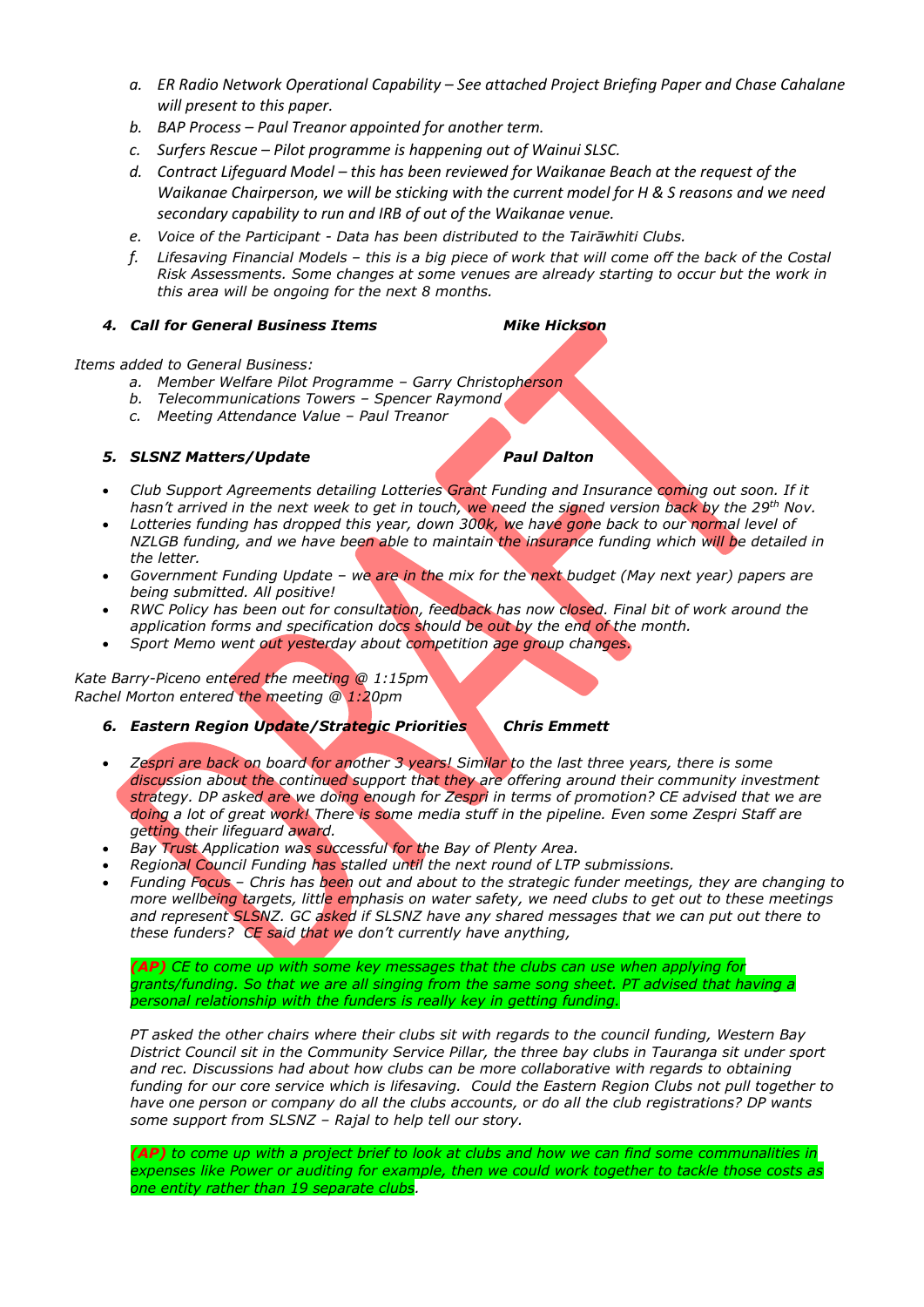- *Staffing update, new Community Education Manager, Planning Lifeguard Supervisor/Coromandel Supervisor Laura, BOP Lifeguard Supervisor Frazer.*
- *Eastern Region Strategic Priorities* 
	- *Healthy Club Focus*
	- *Radio Network*
	- *Operational Support*
	- *Paid Lifeguarding Funding – Regional Aligned Model*
	- *Migration to Coastal Risk Assessment Models.*

*PT asked if there is anyone looking at the Climate Change Issue? In terms of buildings being washed away, warmer seas, longer days and longer patrolling times? PD talked about the work that is being done at a national level, there may be some research funding available to look into it further. GNS*  have some information that they can pull together and share with SLSNZ, there will be a high level *conversation done by SLSNZ but there still needs to be a local conversation with the local councils that clubs will need to have.*

## *7. Eastern Region Radio Network Chase Cahalane*

*CC spoke about some of the goals that have been set for the Radio Network, CC explained what the new radio network is, Digital Mobile Network,* 

*Stage 1 is already complete, our analogue network has been replaced with digital repeaters. Stage 2 is underway, looking at splitting the network to two areas, Coromandel & Bay of Plenty. This will make it easier to use with less radio traffic. We are installing some new sites, a new master site will be installed at Waihi Beach, and Mt Dury will have an upgrade, a new repeater at Maketu.* 

*CC talked about the timeline for this to be rolled out, don't want interruptions to the network over our busy season.*

*CC talked about the increased coverage for the Eastern Bay of Plenty, the new repeater will light up the back side of Mt Maunganui for Waihi Beach.* 

*CC talked about the Budget, for the network, annual ops cost, 11k* 

*CC explained the situation with Whale Island and the issues that have been faced,* 

*Stage 3 will be finding a new site for the Eastern Bay Whakatane/Opotiki.* 

*Stage 4 Expand the Coromandel Network (Hot Water Beach) don't currently have funding for this stage.* 

*Kate asked about the budget savings, will that be put towards the short fall in stage 4. The Astrolabe funding*  will have to stay in the Bay of Plenty, CC advised that there will be some additional equipment that will need *to be purchased.*

*8. Club Chairs Survey/AGM Workshop Paul Dalton*

*PD circulated some of the top 5 issues that came out of the Club Chairs Survey, acknowledged that CE in the Eastern Region has already taken some steps in the management plan to tackle these issues. PD wants Chairs to communicate to him around the PAM data base.* 

*Discussions had about PAM and what SLSNZ Board is doing to resolve it, GS said that the chairs are not the right people to be talking to, need a project group out there talking with the club members 'Champions' who* 

*can feed information back to Paul (SLSNZ)* 

*DP has offered her admin to contact all the other ER admins to correlate the issues and get these to PD.*

*(AP) Need to send the admin/key club contacts to Donna/Justine they will collate a list of issues.*

- *CDOs spoke on their role*
- *Healthy Club Initiatives*
- *Tools and Resources*
- *The ER Team Approach*
- *10. ER Awards and Honours Committee Representative Paul Dalton*

*Sheryl McLay has been put forward again for this role, she does a very good job and represents the Eastern region well*

*(M) Move to accept nomination of Sheryl McLay, Moved Hamish Reid, and Seconded Paul Treanor, Motion passed.*

# *9. Role of the CDO Chaz Gibbons-Campbell & Talia Comp*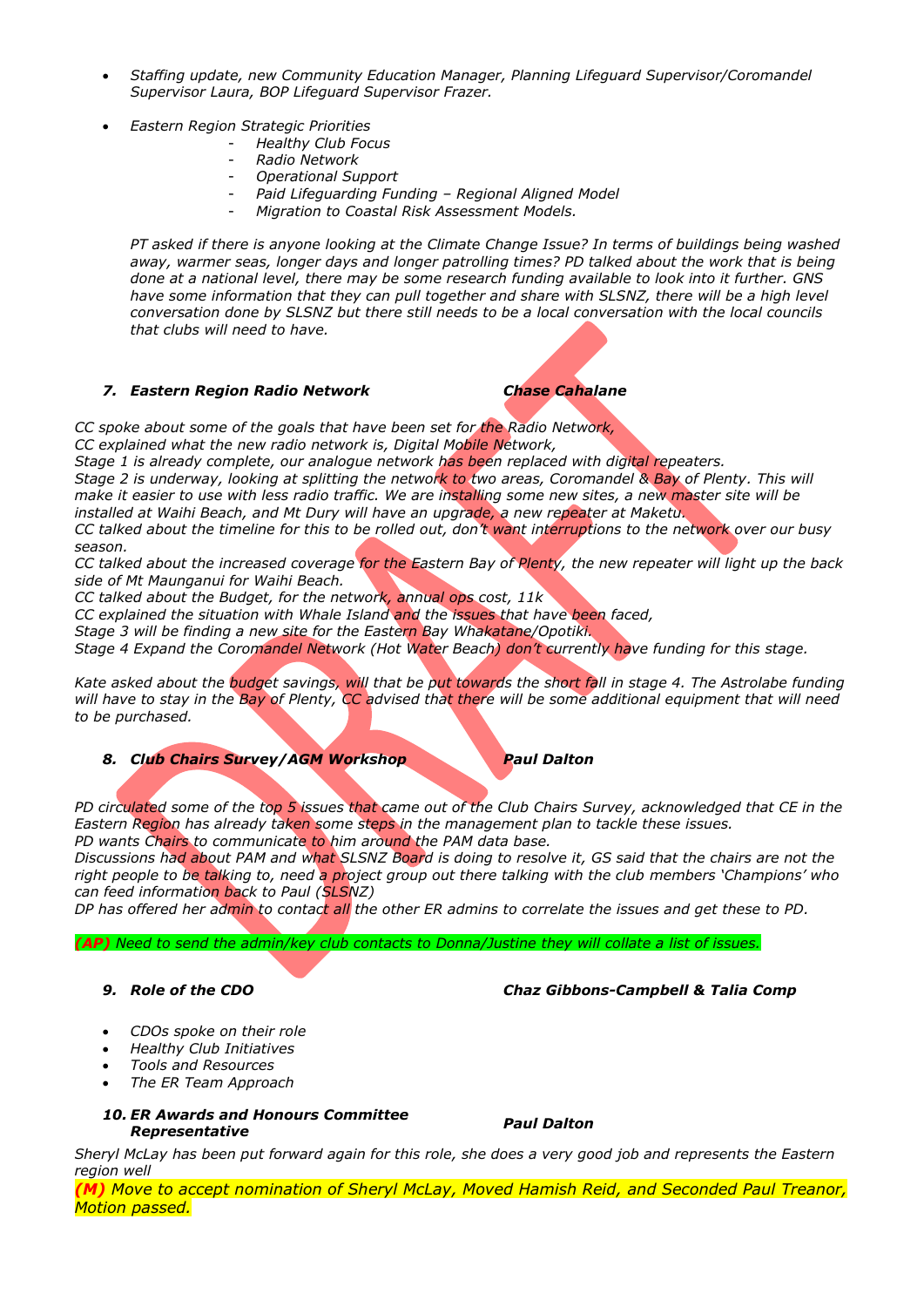# *11. Sport Award Categories Changes Chris Emmett*

*Mark Inglis (SM) has suggested some changes to the Awards Structure for the Sporting side,* 

- *Removal of the U12 from the U14 Sportsperson of the Year category*
- *Addition of Volunteer Coach of the Year*
- *Pool Champs Points Weighting to overall Sportsperson of the Year Awards*

*(M) Move to accept changes as documented, Moved Mike Hickson, and Seconded Hamish Reid, Motion passed.*

## *12. Member Welfare Garry Christopherson*

*TC talked about what we are doing - We have a Pilot workshop booked in the BOP end of NOV, Talia is working on this with Ross Merrett and Scott Weatherall, the scope is wider than just critical incident support, actually about member's welfare, bulling, abuse etc. We are looking for 2 people from each club to attend. CC gave some more detail about the other issues that members are facing, culture issues for example. GC is concerned about some of the sensitive issues that are on the agenda, how can 20 year olds deal with these? What about the pre-reqs with being a lifeguard when there are other club members that would be great.* 

*Talia highlighted that these people will not be dealing with these more have the skills to elevate the issue to the right person.* 

*There is a need for some diversity, not just gender but also age. Young people might not want to talk to an older person and would much prefer to talk to a young person.*

## *13. Telecommunications Towers Spencer Raymond*

*Spark have approached Pauanui to install a booster on the club grounds. Spencer has offered to pass on contact details to other chairs.* 

*MH cautioned clubs about the effect of these towers, both iwi impact and local impact.*

# *14. Attendance Value Paul Treanor*

*One of the best meetings that he has attended in some time!* 

*PT suggested having a bit more structure to the agenda with streams and getting subject matter experts in from the club to talk on those points.* 

*GS wants to take advantage of technology more with regards to meetings and wants the common issues to be brought to the wider group.* 

*DP liked what was done in Wellington with the talk/discussion time.*

# *Meeting Ended: 3:47pm*